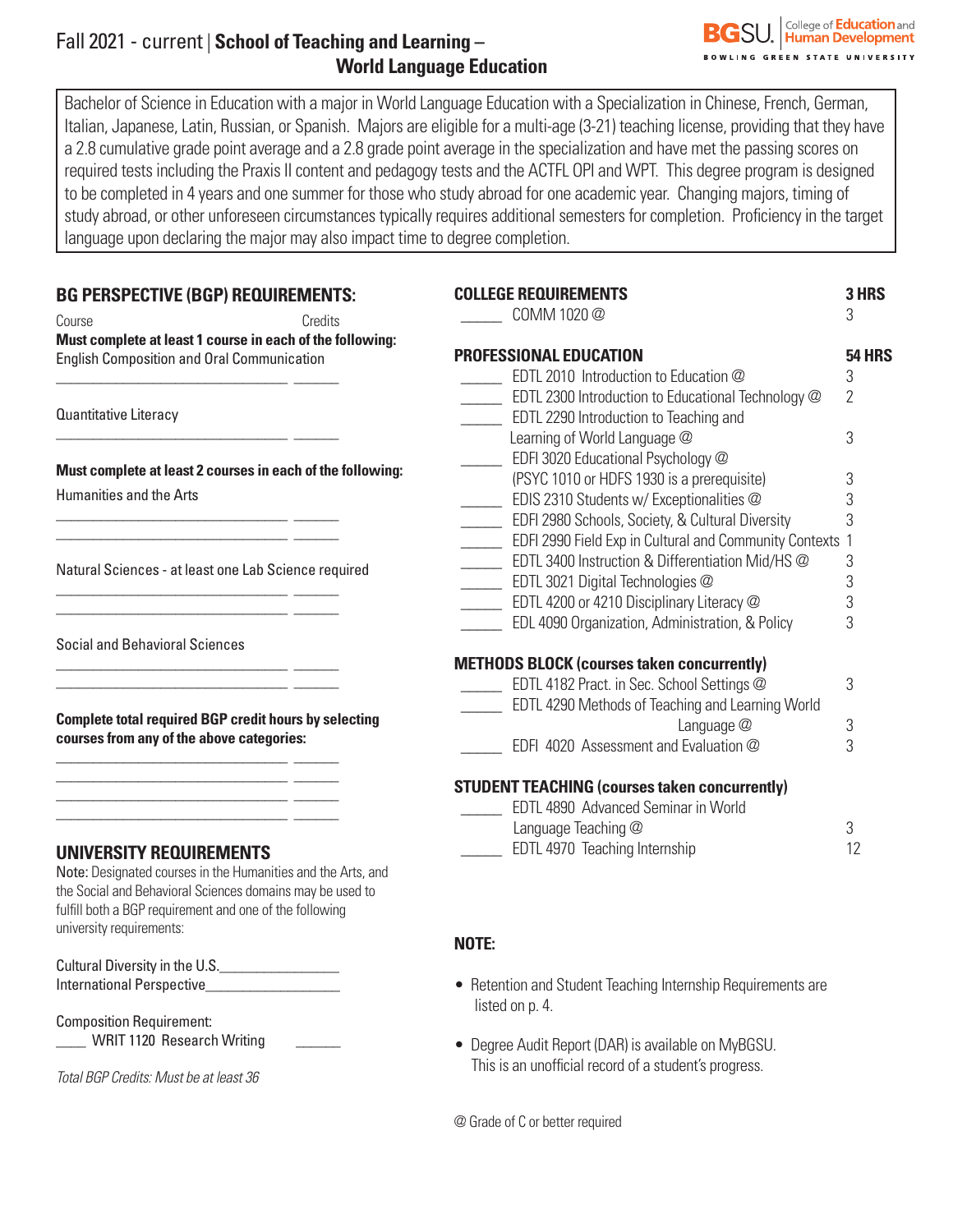| <b>REQUIRED FRENCH COURSES</b><br>33 HRS*                                                                            |          | <b>REQUIRED GERMAN COURSES</b>                                                                                        | 32 HRS*       |
|----------------------------------------------------------------------------------------------------------------------|----------|-----------------------------------------------------------------------------------------------------------------------|---------------|
| FREN 3560: Conversation Across Cultures                                                                              | 3        | GERM 3170: Comp. & Conv. I                                                                                            | 3             |
| FREN 3570: Skills for Effective Writing                                                                              | 3        | GERM 3180: Comp. & Conv. II                                                                                           | 3             |
| (Minimum of 3 hours of linguistics required)                                                                         | 3        | GERM 4910: Studies in German                                                                                          | 3             |
|                                                                                                                      |          | GERM 4170: Adv. Comp. & Conv.                                                                                         | 3             |
| 3000- Level French Electives +                                                                                       | $9 - 12$ |                                                                                                                       |               |
| (one course must focus on culture and one on literature)                                                             |          | <b>SELECT ONE</b>                                                                                                     | 3 HRS         |
|                                                                                                                      |          | GERM 3110: Introduction to German Lit.                                                                                | 3             |
| <u> 1989 - Johann Barn, mars eta biztanleria (h. 1982).</u>                                                          |          | GERM 3130: German Lit. in Context                                                                                     | 3             |
| <u> 1980 - Jan James James James James James James James James James James James James James James James James J</u> |          | (Minimum of 3 hours of linguistics required)                                                                          | 3             |
| 4000- Level French Electives +                                                                                       | $9 - 12$ | 3000 & 4000-Level German Electives <sup>+</sup>                                                                       | <b>14 HRS</b> |
| (one course must focus on culture and one on literature)                                                             |          | (two courses must focus on culture and one on literature)                                                             |               |
|                                                                                                                      |          |                                                                                                                       |               |
|                                                                                                                      |          | <u> 1989 - Jan James James James James James James James James James James James James James James James James Ja</u> |               |
| the contract of the contract of the contract of the contract of the contract of                                      |          |                                                                                                                       |               |
|                                                                                                                      |          |                                                                                                                       |               |
| <b>REQUIRED LATIN COURSES</b>                                                                                        | 33 HRS*  | <b>REQUIRED RUSSIAN COURSES</b>                                                                                       | 32 HRS*       |
| Students must meet outside of class to continue language acquisition                                                 |          | RUSN 3120: Intro to Rus. Lit.                                                                                         | 3             |
| and must use some original texts in Latin.                                                                           |          | RUSN 3170: Comp. & Conv I                                                                                             | 3             |
| LAT 3510: Latin Pros Comp I                                                                                          | 3        | RUSN 3180: Comp. & Conv. II                                                                                           | 3             |
| LAT 3520: Latin Pros Comp II                                                                                         | $\,3$    | RUSN 4170: Adv. Comp. & Conv.                                                                                         |               |
| LAT 3610: Latin Literature I                                                                                         | 3        | (Minimum of 3 hours of linguistics required)                                                                          | 3             |
| LAT 3620: Latin Literature II                                                                                        | 3        |                                                                                                                       |               |
| LAT 4510: Adv. Latin Prose Comp.                                                                                     | 3        | 3000 & 4000 - Level Russian Electives •                                                                               | <b>17 HRS</b> |
| 3<br>LAT 4700: Readings in Latin Literature                                                                          |          | (three courses must focus on culture and/or on history or political science or economics                              |               |
| CLCV 3810: Roman Life                                                                                                | 3        | and two on literature)                                                                                                |               |
| CLCV 4860: Roman Civilization                                                                                        | 3        |                                                                                                                       |               |
| (Minimum of 3 hours of linguistics required)                                                                         | 3        |                                                                                                                       |               |
| Latin electives max. 6 hours in consultation with advisor $\bullet$                                                  | 6        |                                                                                                                       |               |

| Required Spanish Courses                           |   |
|----------------------------------------------------|---|
| SPAN 3510: Comp. & Conv. I                         | 3 |
| SPAN 3520: Comp. & Conv. II                        | 3 |
| SPAN 3660: Foundations in Hispanic Lit.            | 3 |
| SPAN 3760: Foundations in Hispanic Civ.            | 3 |
| (Minimum of 3 hours of linguistics required)       | 3 |
| <b>Choose 3</b> (may be repeated if topics change) |   |
| SPAN 3820: Topics in Hispanic Lit.                 | 3 |
| SPAN 3830: Topics in Hispanic                      |   |
| Film & Culture                                     | 3 |
| SPAN 3840: Topics in Hispanic Culture              | 3 |
| SPAN 3850: Topics in Language                      |   |
| and Culture                                        | 3 |
| 4000-Level Spanish Electives ◆                     | 9 |

 $\frac{1}{\sqrt{2\pi}}\frac{1}{\sqrt{2\pi}}\left[\frac{1}{\sqrt{2\pi}}\frac{1}{\sqrt{2\pi}}\frac{1}{\sqrt{2\pi}}\frac{1}{\sqrt{2\pi}}\frac{1}{\sqrt{2\pi}}\frac{1}{\sqrt{2\pi}}\frac{1}{\sqrt{2\pi}}\frac{1}{\sqrt{2\pi}}\frac{1}{\sqrt{2\pi}}\frac{1}{\sqrt{2\pi}}\frac{1}{\sqrt{2\pi}}\frac{1}{\sqrt{2\pi}}\frac{1}{\sqrt{2\pi}}\frac{1}{\sqrt{2\pi}}\frac{1}{\sqrt{2\pi}}\frac{1}{\sqrt{2\pi}}\frac$  $\frac{1}{\sqrt{2\pi}}\frac{1}{\sqrt{2\pi}}\left[\frac{1}{\sqrt{2\pi}}\frac{1}{\sqrt{2\pi}}\frac{1}{\sqrt{2\pi}}\frac{1}{\sqrt{2\pi}}\frac{1}{\sqrt{2\pi}}\frac{1}{\sqrt{2\pi}}\frac{1}{\sqrt{2\pi}}\frac{1}{\sqrt{2\pi}}\frac{1}{\sqrt{2\pi}}\frac{1}{\sqrt{2\pi}}\frac{1}{\sqrt{2\pi}}\frac{1}{\sqrt{2\pi}}\frac{1}{\sqrt{2\pi}}\frac{1}{\sqrt{2\pi}}\frac{1}{\sqrt{2\pi}}\frac{1}{\sqrt{2\pi}}\frac$  $\frac{1}{\sqrt{2\pi}}\frac{1}{\sqrt{2\pi}}\left[\frac{1}{\sqrt{2\pi}}\frac{1}{\sqrt{2\pi}}\frac{1}{\sqrt{2\pi}}\frac{1}{\sqrt{2\pi}}\frac{1}{\sqrt{2\pi}}\frac{1}{\sqrt{2\pi}}\frac{1}{\sqrt{2\pi}}\frac{1}{\sqrt{2\pi}}\frac{1}{\sqrt{2\pi}}\frac{1}{\sqrt{2\pi}}\frac{1}{\sqrt{2\pi}}\frac{1}{\sqrt{2\pi}}\frac{1}{\sqrt{2\pi}}\frac{1}{\sqrt{2\pi}}\frac{1}{\sqrt{2\pi}}\frac{1}{\sqrt{2\pi}}\frac$ 

 $\frac{1}{\sqrt{2\pi}}\frac{1}{\sqrt{2\pi}}\left[\frac{1}{\sqrt{2\pi}}\frac{1}{\sqrt{2\pi}}\frac{1}{\sqrt{2\pi}}\frac{1}{\sqrt{2\pi}}\frac{1}{\sqrt{2\pi}}\frac{1}{\sqrt{2\pi}}\frac{1}{\sqrt{2\pi}}\frac{1}{\sqrt{2\pi}}\frac{1}{\sqrt{2\pi}}\frac{1}{\sqrt{2\pi}}\frac{1}{\sqrt{2\pi}}\frac{1}{\sqrt{2\pi}}\frac{1}{\sqrt{2\pi}}\frac{1}{\sqrt{2\pi}}\frac{1}{\sqrt{2\pi}}\frac{1}{\sqrt{2\pi}}\frac$  $\frac{1}{\sqrt{2\pi}}\frac{1}{\sqrt{2\pi}}\left[\frac{1}{\sqrt{2\pi}}\frac{1}{\sqrt{2\pi}}\frac{1}{\sqrt{2\pi}}\frac{1}{\sqrt{2\pi}}\frac{1}{\sqrt{2\pi}}\frac{1}{\sqrt{2\pi}}\frac{1}{\sqrt{2\pi}}\frac{1}{\sqrt{2\pi}}\frac{1}{\sqrt{2\pi}}\frac{1}{\sqrt{2\pi}}\frac{1}{\sqrt{2\pi}}\frac{1}{\sqrt{2\pi}}\frac{1}{\sqrt{2\pi}}\frac{1}{\sqrt{2\pi}}\frac{1}{\sqrt{2\pi}}\frac{1}{\sqrt{2\pi}}\frac$ 

## **NOTE:**

\*All courses must be beyond the 2020 level (except for those students specializing in Chinese or Japanese).

Required linguistics course may be taken at 3000- or 4000- level.

ADDITIONAL PROGRAM REQUIREMENT: All World Language Education majors must study abroad one full academic year (or acceptable equivalent), except for students specializing in Latin. Latin education majors must study abroad for at least one semester (this may occur in the summer). Study abroad is a methods admission requirement.

 $\bullet$  World Language Education students must get approval from language and education advisors for electives.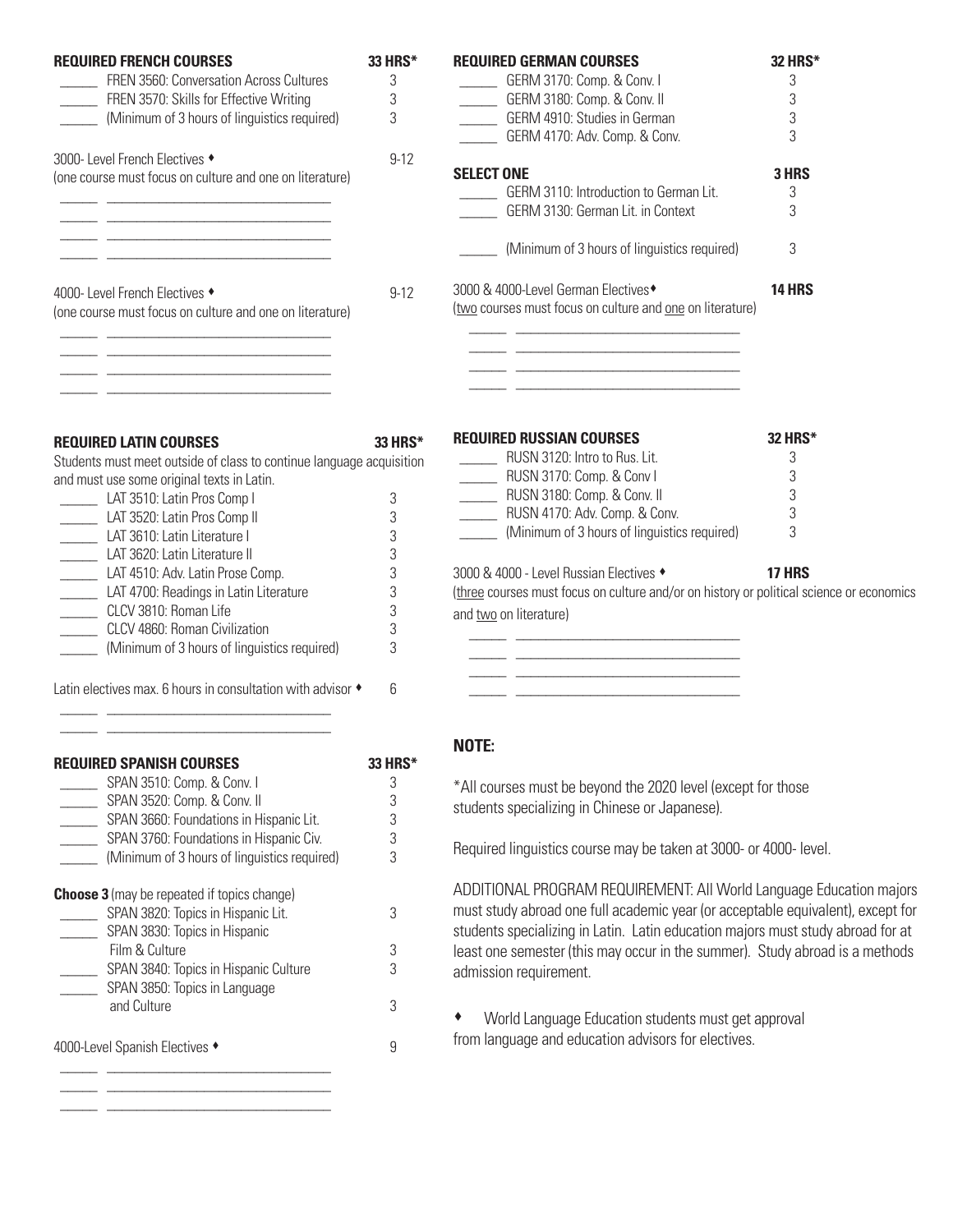| <b>REQUIRED ITALIAN COURSES</b><br>ITAL 3610: Intro to Italian Lit<br>ITAL 3710 Italian Civ I<br>ITAL 3720 Italian Civ II<br>ITAL 4700 Independent readings in Italian<br>ITAN 4880 Italian literature: Adv studies<br>(Minimum of 3 hours of linguistics required) | 33 HRS*<br>3<br>3<br>3<br>$3-6$<br>3<br>3    |
|---------------------------------------------------------------------------------------------------------------------------------------------------------------------------------------------------------------------------------------------------------------------|----------------------------------------------|
| Italian Electives<br><u> 1980 - Johann John Stone, mensk politik (d. 1980)</u><br><u> 1980 - Johann John Stein, marwolaeth a bhliain 1980.</u>                                                                                                                      | <b>12-15 HRS</b>                             |
| <b>REQUIRED JAPANESE COURSES</b><br>JAPN 2010 Int Japanese I<br>JAPN 2020 Int Japanese II<br>JAPN 3010 3rd yr Japanese I<br>JAPN 3020 3rd yr Japanese II<br>________ JAPN 3120 Intro to Japanese Lit<br>(Minimum of 3 hours of linguistics required)                | <b>32 HRS*</b><br>4<br>4<br>3<br>3<br>3<br>3 |
| Japanese Electives •                                                                                                                                                                                                                                                | <b>12 HRS</b>                                |
| <b>REQUIRED CHINESE COURSES</b><br>CHIN 2010 Int Chinese I<br>CHIN 2020 Int Chinese II<br>CHIN 3010 3rd yr Chinese<br>CHIN 3020 3rd yr Chinese II<br>CHIN 3120 Intro to Chinese Lit<br>(Minimum of 3 hours of linguistics required)                                 | <b>32 HRS*</b><br>4<br>4<br>3<br>3<br>კ<br>3 |
| Chinese Electives +                                                                                                                                                                                                                                                 | 12 HRS                                       |

 $\frac{1}{2}$  ,  $\frac{1}{2}$  ,  $\frac{1}{2}$  ,  $\frac{1}{2}$  ,  $\frac{1}{2}$  ,  $\frac{1}{2}$  ,  $\frac{1}{2}$  ,  $\frac{1}{2}$  ,  $\frac{1}{2}$  ,  $\frac{1}{2}$  ,  $\frac{1}{2}$  ,  $\frac{1}{2}$  ,  $\frac{1}{2}$  ,  $\frac{1}{2}$  ,  $\frac{1}{2}$  ,  $\frac{1}{2}$  ,  $\frac{1}{2}$  ,  $\frac{1}{2}$  ,  $\frac{1$ 

### **NOTE:**

\*All courses must be beyond the 2020 level (except for those students specializing in Chinese or Japanese). Required linguistics course may be taken at 3000- or 4000- level.

• All World Language Education majors must study abroad one full academic year (or acceptable equivalent), except for students specializing in Latin. Latin education majors must study abroad for at least one semester (this may occur in the summer). Study abroad is a methods admission requirement.

sWorld Language Education students must get approval from language and education advisors for electives.